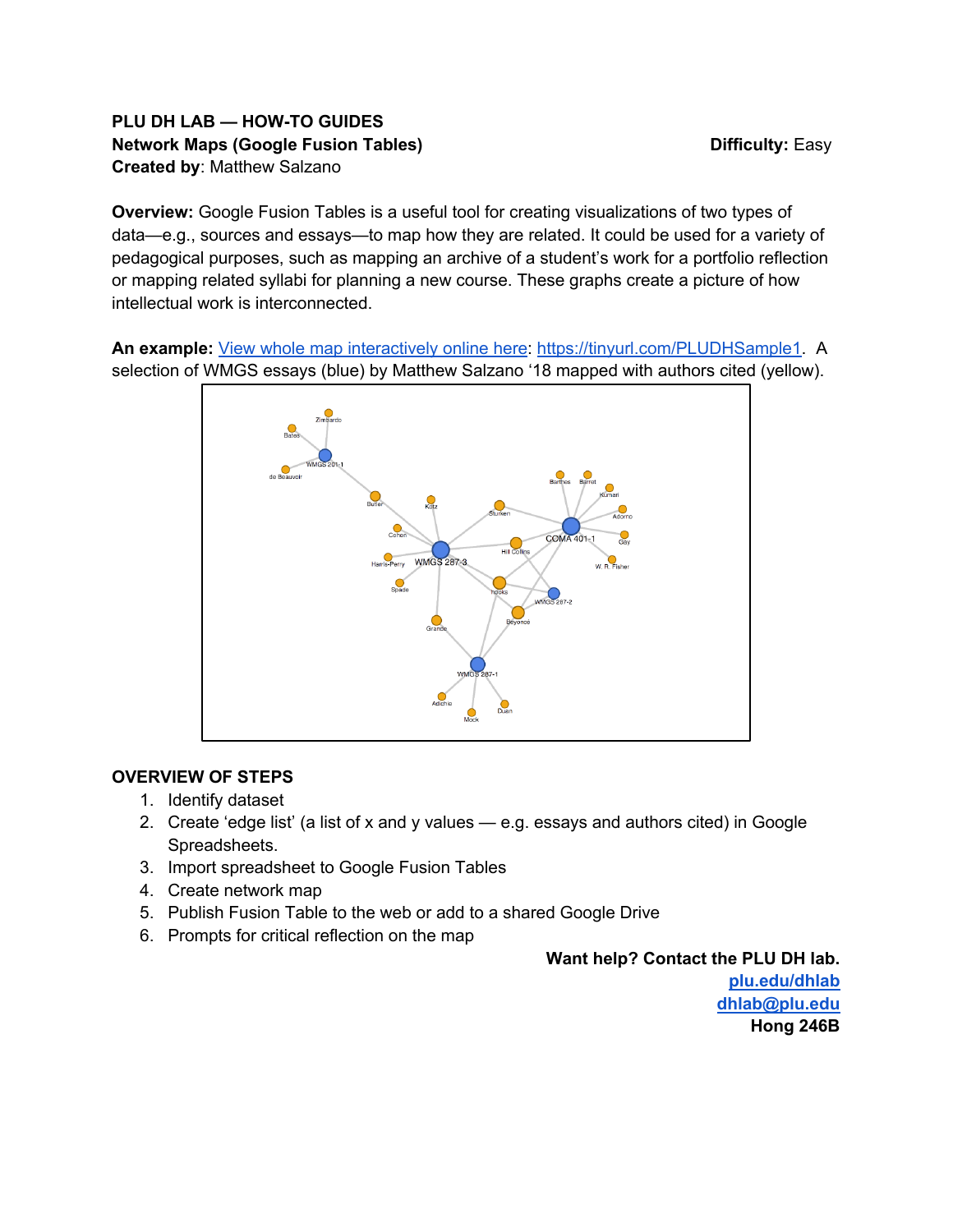## **STEP 1 | Identify Dataset**

Network maps link two different types of data to create a visualization of how these data are related.

Take, for example, this project's inspiration: Yale Syllagraphics "Assigned Readings Network." This network map linked courses and authorship, two types of data. With this kind of data, the network map can help a department, discipline, or major see which sources they are over/under utilizing, and what courses are outliers.

The PLU DH Lab has started this project with WMGS courses; there is a draft available here.

But this tool is also incredibly useful for classrooms. Consider questions that could lead to identifying a paired dataset:

- How is a student's work in a certain major influenced by the discipline's canon? How is the student's work linked by similar schools of thought?
	- Essays and authors cited (see Salzano on page 1)
	- Essays and themes/topics
- How has a students work methodologically changed? How do the methods used help understand the way disparate work is intellectually connected?
	- E.g. close reading, visual culture, ethnography, creative nonfiction, qualitative, quantitative, and so on.
- How does the curriculum in the WMGS program reinforce and scaffold across courses?
	- Courses and methods
	- Courses and authors read
	- Disciplines of faculty and courses taught
- How have the courses in a major or program encouraged student learning?
	- $\circ$  Data from a student survey that asked about central themes remembered (set 1) from each class (set 2)

Remember: it is only possible to identify one set for each map (e.g., you can't do essays and authors and methods as one chart).

For example, in Salzano's chart, we can see how hooks, Hill Collins, and Beyoncé were sources he repeatedly used across courses and semesters. If the chart were to be by method, the essays may not be linked: some were lyrical close readings whereas others were from the perspective of visual culture.

Step 5 will explore potential ways this work can complement the inquiry of collecting an archive.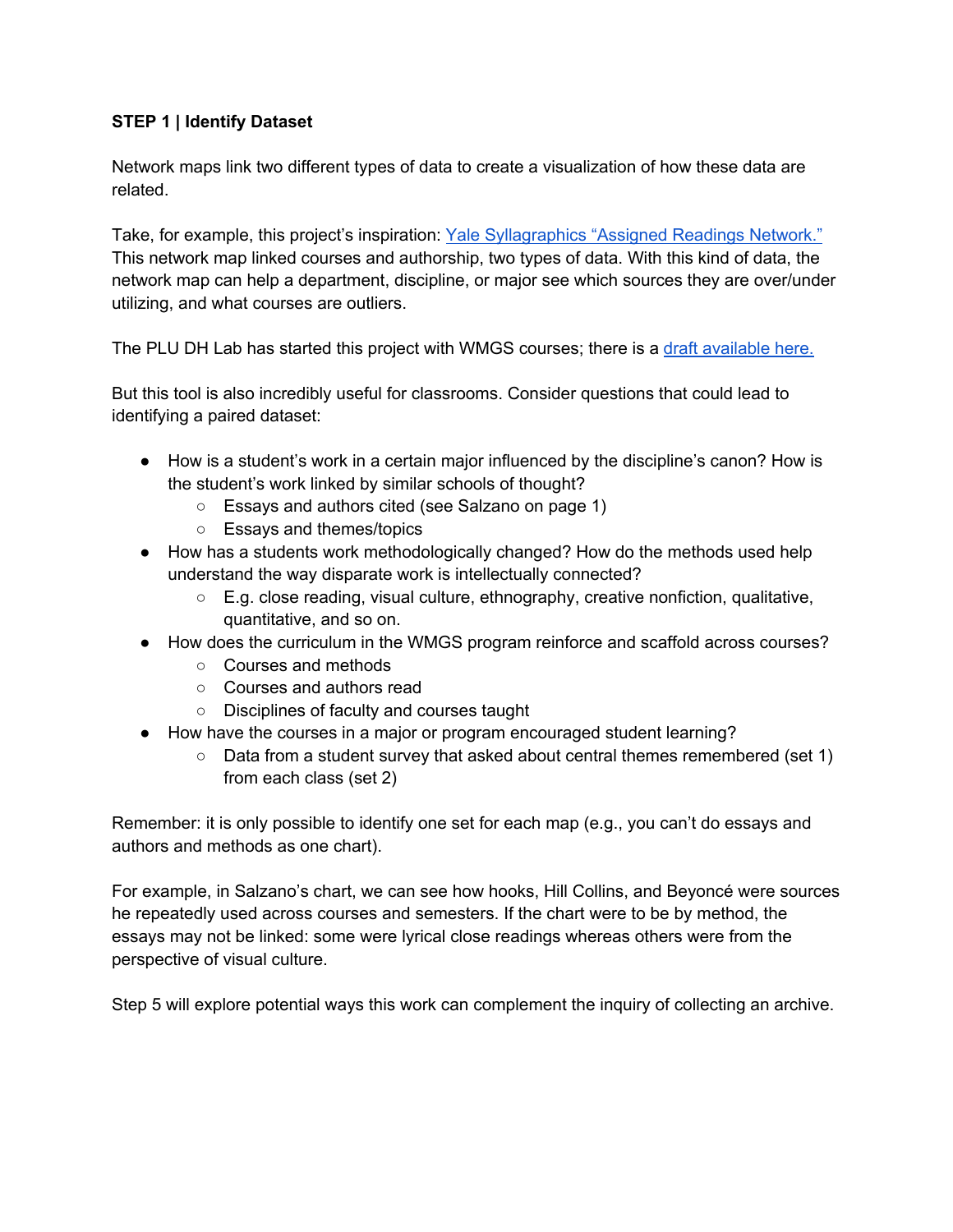# **STEP 2 | Create an edge list in Google Spreadsheets**.

There are at least two options to creating a Google Spreadsheet:

- 1. Go to drive.google.com and click new  $\rightarrow$  Google Sheets, and create a two column chart by inputting your data.
- 2. Upload a Microsoft Excel file to your Google Drive (by drag-and-dropping a file from your

desktop into your Google Drive, or clicking new → upload).

- a. Double click on the file in your Google Drive.
- b. On the top, click "open in Google Sheets." This will create a Google Sheets version of your Microsoft Excel spreadsheet in your Google Drive. It will be in the same location and with the same name as the original, uploaded file.

| <b>Essays</b>     | <b>Sources</b> |
|-------------------|----------------|
| <b>ENGL334-1</b>  | Warner         |
| PHII 239-1        | Goldman        |
| PHII 239-1        | Marx           |
| <b>WMGS 201-1</b> | de Beauvoir    |
| WMGS 201-1        | <b>Bates</b>   |
| <b>WMGS 201-1</b> | <b>Butler</b>  |

A sample of the edge list used to make the example on page 1:

The student used a numerical system to shorten the length of essay titles, which is recommended. One could feasibly use the full name; it just may not appear when the map is zoomed-out to see all of it. This step is just a simple matter of coding all the information into two columns, whether you have essays/sources, essays/themes, or something else altogether.

Save this edge list in your Google Drive with a name you will remember. (You will select it by name, not in folders, on the next step.)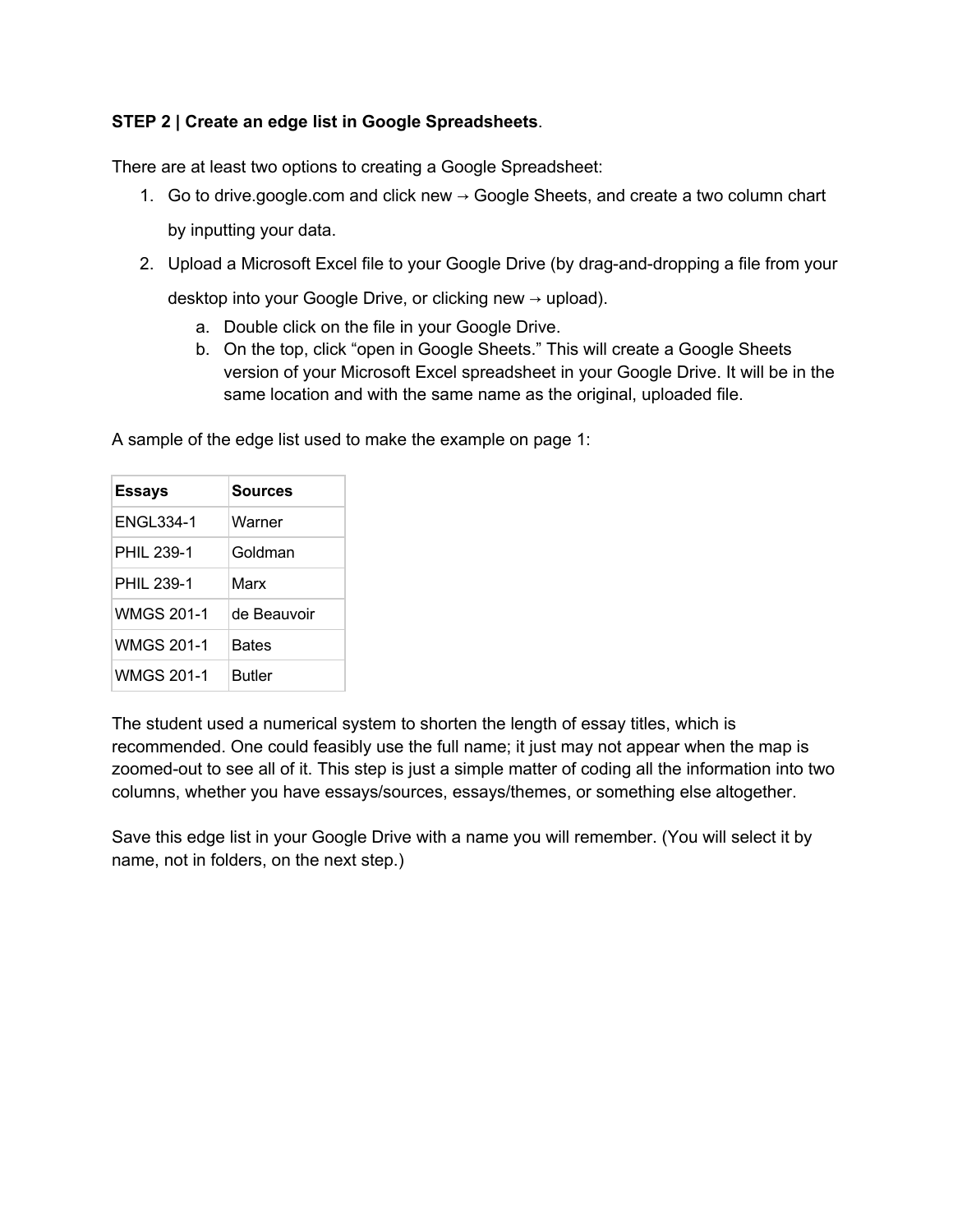**STEP 3 | Import edge list to Google Fusion Tables.** 

(1) Go to fusiontables.google.com and click 'Create a fusion table.'



- (2) Select "Google spreadsheets," and in the on-screen window, search for and select the edge list you created.
- (3) On import new table, make sure the drop down in "column names are in row []" is correct. Your column names are typically in row 1 ("Essays," "Sources"). These names will be bold. Once you are sure this is correct, click next.

| Import new table                                    |                  |          |  |  |
|-----------------------------------------------------|------------------|----------|--|--|
| Column names are in row<br>$\overline{\phantom{a}}$ |                  |          |  |  |
| 4                                                   | <b>Essays</b>    | Sourc    |  |  |
| $\overline{2}$                                      | <b>ENGL334-1</b> | Donoghue |  |  |
| 3                                                   | <b>ENGL334-1</b> | Grimm    |  |  |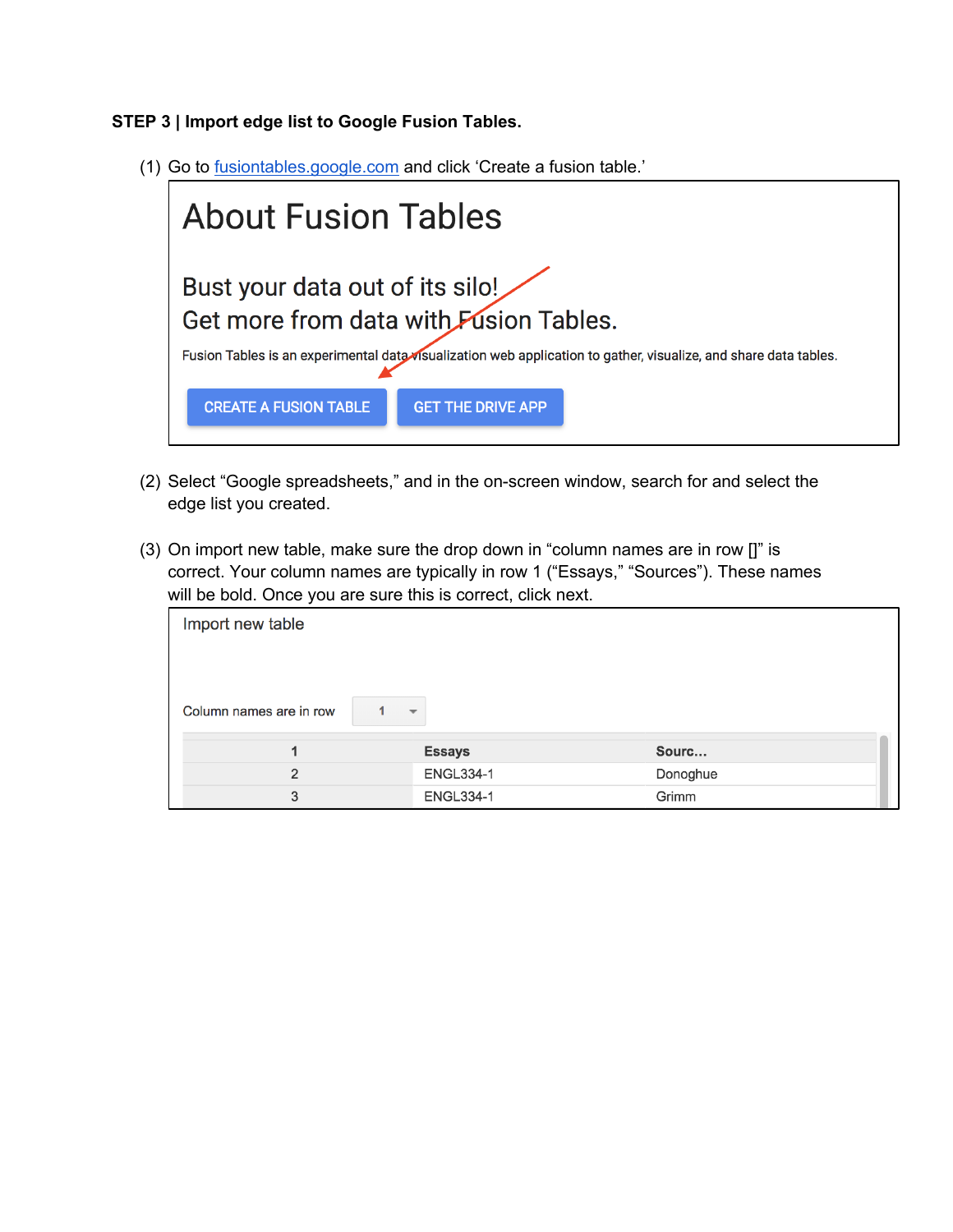(4) Name your table and attribute the data correctly. **Note**: this will only be public if you make it so—see step 5.2.

| Import new table             |                                                                                              | × |
|------------------------------|----------------------------------------------------------------------------------------------|---|
|                              |                                                                                              |   |
| <b>Table name</b>            | Student Name - Gender Studies Portfolio                                                      |   |
| <b>Allow export</b>          | $\left( 2\right)$<br>M                                                                       |   |
| <b>Attribute data to</b>     | $\circled{?}$<br><b>DH Lab Student</b>                                                       |   |
| <b>Attribution page link</b> |                                                                                              |   |
| <b>Description</b>           | This Fusion table was created for [Class] in [semester/year] at Pacific Lutheran University. |   |
|                              | For example, what would you like to remember about this table in a year?                     |   |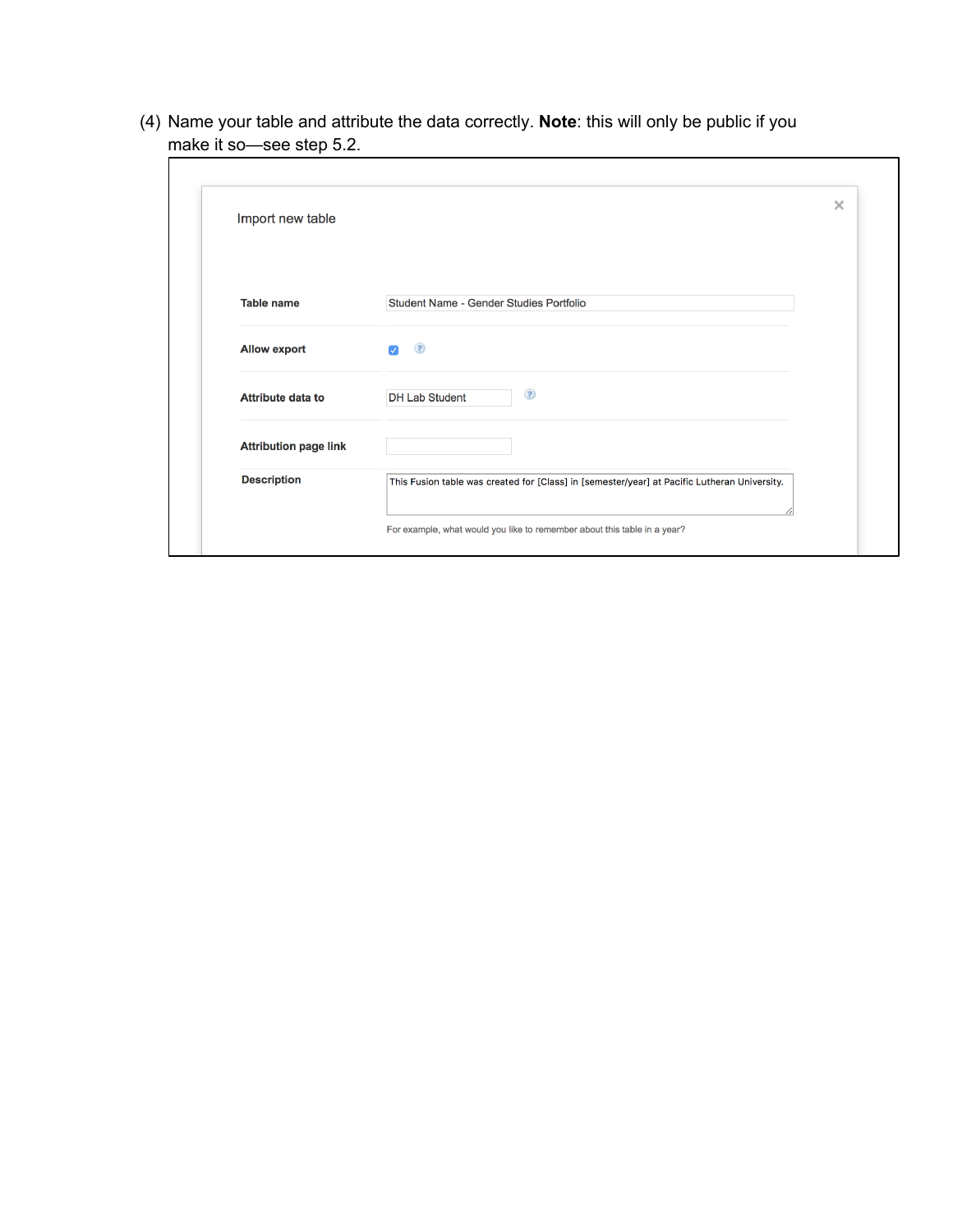#### **STEP 4 | Create network map**

(1) Your document should now look like this:



(2) Select the red plus sign to reveal a drop down menu. Select "add chart."



(3) You should now be presented with a network graph. Select "Color by Columns," if you wish to make your graphs coloration demarcate the different types of data (essays v. authors cited, in this case.)

| Configure network graph   |                                                             | This visualization |
|---------------------------|-------------------------------------------------------------|--------------------|
| <b>Show link between</b>  | 53<br>of 53 nodes<br>پ                                      |                    |
| Essays $\sqrt{ }$         | ÷<br>$\qquad \qquad \blacksquare$                           |                    |
| Sources $\sqrt{ }$        | Zimbardo                                                    |                    |
| <b>Appearance</b>         |                                                             |                    |
| Link is directional       | <b>WMGS 201-1</b><br>Gay<br>Kumari                          |                    |
| Color by columns          | <b>Barthes</b><br>W. R. Fisher<br><b>Butler</b>             |                    |
| <b>Weight by</b>          | Cohen<br>Sturken<br>COMA 401-1 Barret                       |                    |
| No numeric columns $\sim$ | Spade<br>Adorno<br><b>Hill Collins</b><br><b>WMGS 287-3</b> |                    |

(4) Huzzah! You can now zoom and pan about your map. Enjoy this unique way of reflecting on your work!

#### **STEP 5 | Publishing**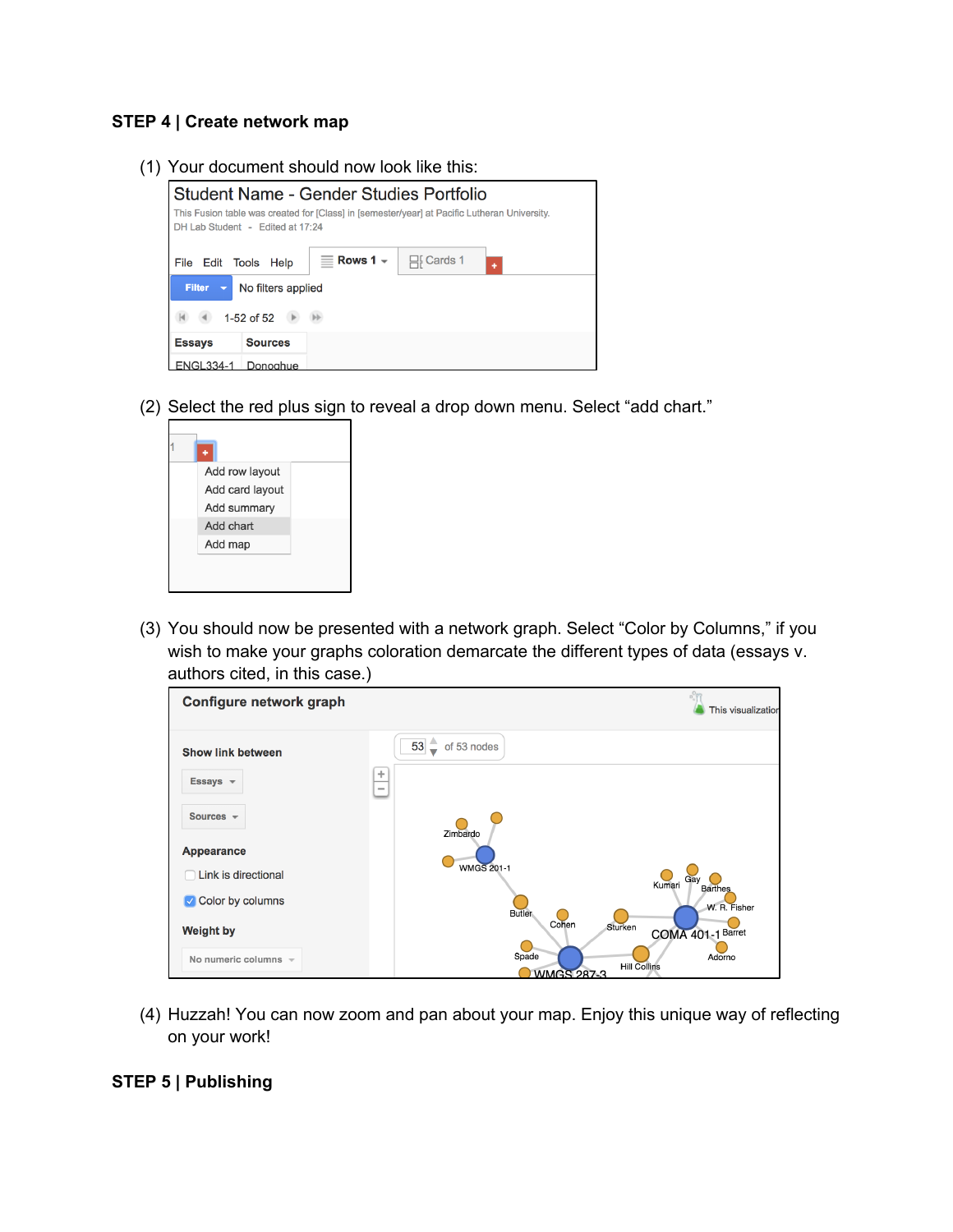It is up to the instructor to determine how exactly they would like students to display their work. We recommend one of the following ways to do this. Both are relatively easy.

On Sakai: Making the Google fusion table into a webpage.

- 1. In Google fusion tables, select File  $\rightarrow$  Share.
- 2. Change the link-sharing access to "anyone with link can view," which will make anyone with the link able to view it.
	- a. If you'd like to require sign-in, select "Anyone at PLU with the link."
	- b. If you'd like the table to be searchable on Google (i.e. anyone can find it, select "Public on the web."
- 3. Return to the network map. Select the dropdown menu on your chart, and click "Publish."

| 4. | $\mathbf{R}$ Chart 1<br>ds 1 | Publish                                                                                       |
|----|------------------------------|-----------------------------------------------------------------------------------------------|
|    | Rename<br>Move to front      | Send a link in email or IM                                                                    |
|    | <b>Duplicate</b>             | https://fusiontables.google.com/embedviz?containerId=googft-gviz-canvas&viz=GVIZ&t=C          |
|    | Remove                       | Paste HTML to embed in a website                                                              |
|    | Publish                      | <iframe width="1920" height="1080" scrolling="no" frameborder="no" src="https://fusionta</td> |
|    | Change chart                 | 1080<br>1920<br><b>Height</b><br>Width                                                        |
|    |                              |                                                                                               |

n

dow that appears, change the "Width and Height" so that your map can fill a page appropriately. We suggest Width: 1920; Height: 1080.

5. Then, direct students to copy and paste the page URL generated in the top box into a Sakai assignments box.

On Google Drive: Share the Fusion table document in a group folder.

- 1. After creating the Google Fusion table, direct students to their Google Drive. The fusion table should be in their
	- main Google Drive folder.
- 2. Right-click on the fusion table document and select "move to…"
- 3. In the window that appears, select the shared Google Drive folder the class is using.



4. Alternatively, have the student share the folder with the instructor/TA, and the instructor/TA can share a complete folder later.